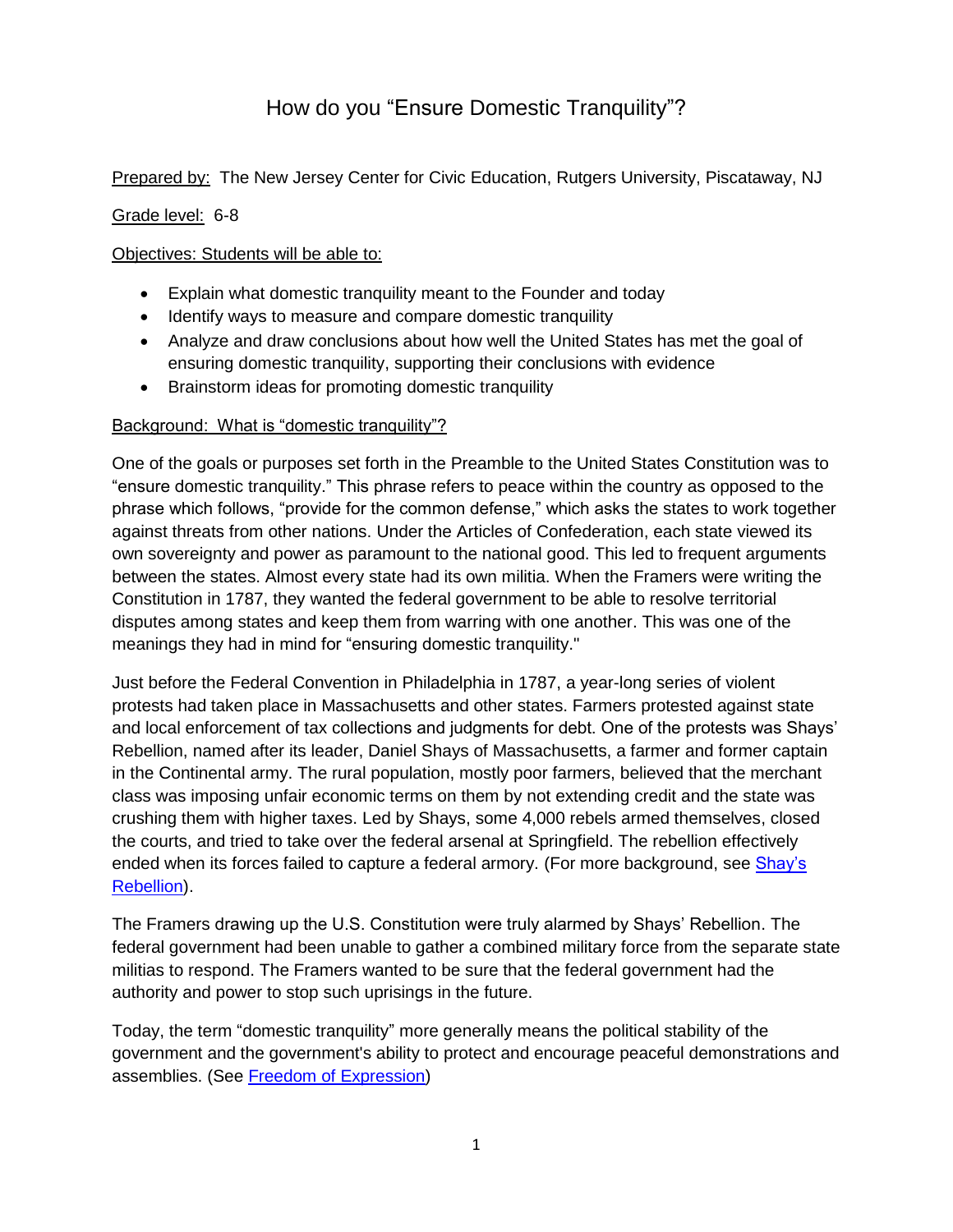### Brainstorming Activity: How can we measure "domestic tranquility"?

Ask students to work together in small groups to brainstorm how to measure "domestic tranquility". Have a class discussion about their responses, which might/should include:

- Civil wars
- Peaceful transfers of political power without political coups (What is a political coup or coup d'etat? A sudden, illegal, and usually violent, seizure of power from a government. A "coup" is a strike or blow in French. A "coup d'etat" is literally a strike or blow against the state.)
- Trust in government
- Crime
- Violence in the streets (peaceful protests excluded)
- Students might get more philosophical and include poverty since poverty may be seen as something that might cause violence.
- Other ideas

# Quick think: How do we ensure domestic tranquility?

Through:

- $\bullet$  Laws
- Police to enforce the laws
- National Guard to help with domestic issues
- Enabling public participation in governance through elections, criticism of government actions, public protests and petitioning the government

# Research and Critical Thinking Activity: How well has the United States ensured domestic tranquility?

Using the criteria established from the class discussion regarding how to measure "domestic tranquility," have students individually consider how well the United States has ensured domestic tranquility. Students should be encouraged to research and compare the domestic tranquility of the United States with that of other countries. It is okay for students to use basic information from Wikipedia for this purpose. The activity might be done in the format of a class discussion or as individual student essays (which might be used as an assessment). Responses should include:

- Civil Wars:
	- $\circ$  Many countries around the globe have experienced years of civil wars, including (for example) Afghanistan, Iraq, Syria, Yemen, Mexico, Somalia, Libya, and Myanmar.
	- o In the almost 250 years of its existence, the United States has had one civil war.
- Peaceful transfer of political power versus political coups:
	- $\circ$  Wikipedia includes a long list of coups and attempted coups around the world at [https://en.wikipedia.org/wiki/List\\_of\\_coups\\_and\\_coup\\_attempts.](https://en.wikipedia.org/wiki/List_of_coups_and_coup_attempts) The list is extensive, including several in Athens and Rome in BC; in Europe (France, Sweden, Netherlands, Denmark, Spain) during the 1700 and 1800s; dozens in South America in the 1800s (Argentina, Bolivia, Brazil, Costa Rica, Mexico);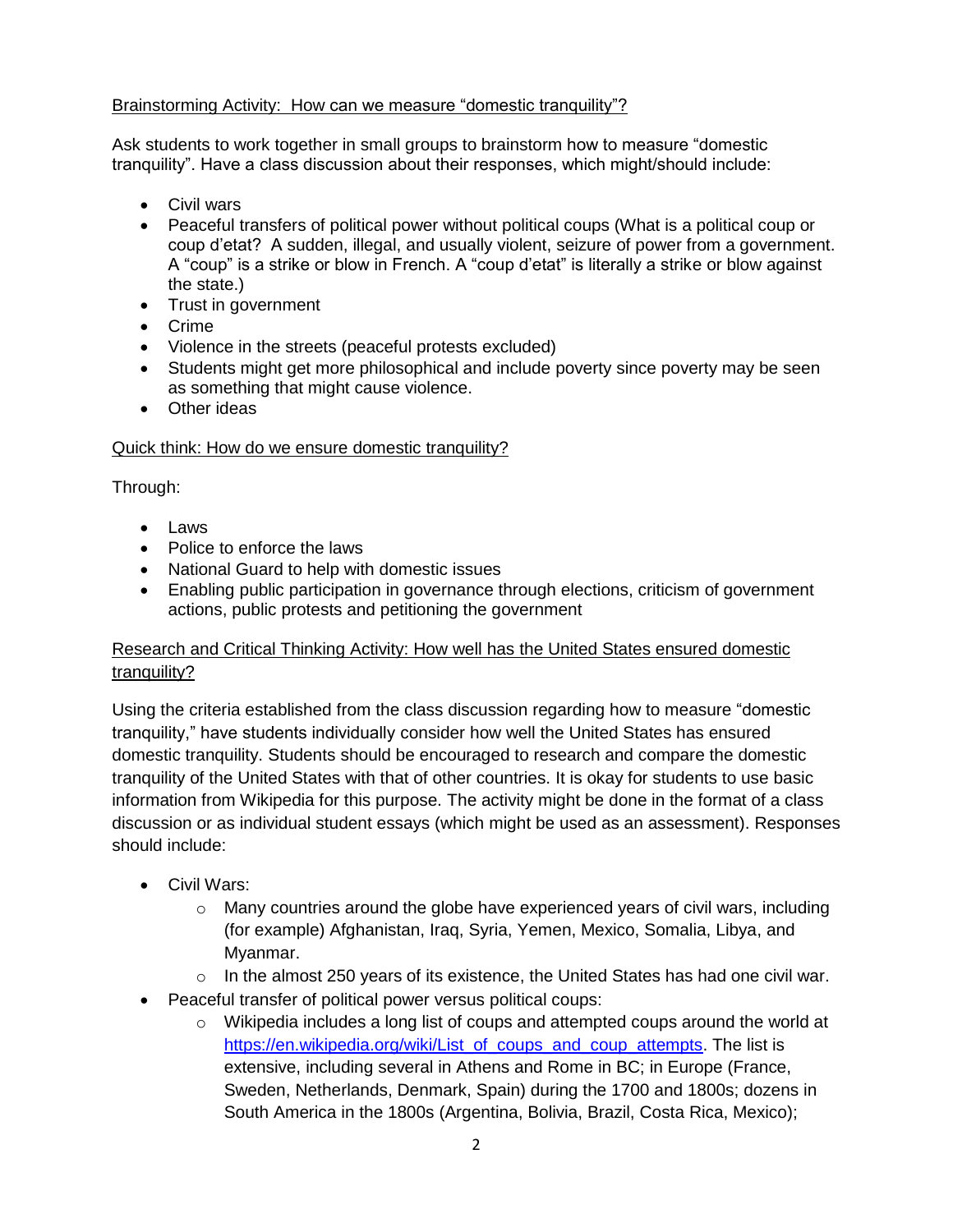continuing around the globe through the 1900s until today (including Russia, China, Japan, Thailand, Turkey, Iraq, Ethiopia, Egypt, Algeria, Albania, Hungary, Bulgaria, Romania, Poland, Lithuania, Latvia, Germany, Bolivia, Venezuela, and Cuba, among others).

- $\circ$  By comparison, the only event coming close to a failed coup in the United States was the efforts on January 6, 2021 to not certify Joseph Biden as president even after several courts had found no significant fraud in the November 2020 presidential election. While more than half of the country may have disagreed with the U.S. Supreme Court's decision in *Bush v. Gore* that settled a recount dispute in Florida by deciding the 2020 presidential election in favor of George Bush rather than returning it to the people of Florida, there were no protests in the streets.
- Trust in government:
	- o The OECD (Organization for Economic Co-operation and Development), an international organization of countries that works to shape policies that foster prosperity, equality, opportunity and well-being, periodically conducts a survey of trust in government in its member countries. The OECD defines "trust in government" as the share (percentage) of people who report having confidence in their national government. In the 2020 survey, those surveyed in Switzerland indicated the highest level of trust in their government at 84.6%; Those surveyed in Chile indicated the lowest trust in their government at 17.1%. See <https://data.oecd.org/gga/trust-in-government.htm>
	- $\circ$  Trust in government by those surveyed in the United States was at 46.7%, by comparison. See [https://data.oecd.org/gga/trust-in-government.htm.](https://data.oecd.org/gga/trust-in-government.htm) This means that more than half of the population does not trust the government.
- Crime
	- $\circ$  Crime in the United States has been recorded since the early 1600s. Crime rates have varied over time, with a sharp rise after 1900 and reaching a peak between the 1970s and early 1990s. After 1994, crime rates began to fall. However, violent crime increased significantly again in 2020. Overall, the total crime rate of the United States is higher than developed countries, in Europe and East Asia, but lower than many South American countries and Russia.
	- $\circ$  Overall crime statistic comparisons are difficult to conduct, as the definition and categorization of crimes varies across countries. However, the definition of "homicide" is fairly consistent. The homicide rate in the United States is substantially higher: 5 per 100,000 population, as opposed to 1.1 in England, 1.2 in Australia and .8 in Germany.

[https://en.wikipedia.org/wiki/Crime\\_in\\_the\\_United\\_States#International\\_comparis](https://en.wikipedia.org/wiki/Crime_in_the_United_States#International_comparison) [on](https://en.wikipedia.org/wiki/Crime_in_the_United_States#International_comparison)

- Violence in the streets (peaceful protests excluded)
	- $\circ$  The United States has had its share of violent or destructive protests, starting during colonial times and continuing through the 1900s (e.g., Boston Tea Party in 1773; New York City draft riots in 1863, Haymarket riot in Chicago in 1886, Chicago Race Riot in 1919, Tulsa Race Massacre 1921, Zoot Suite riot in 1943, riots in Newark and Detroit in 1967 and the LA Riots in 1995)(See [https://www.history.com/tag/riots\)](https://www.history.com/tag/riots)